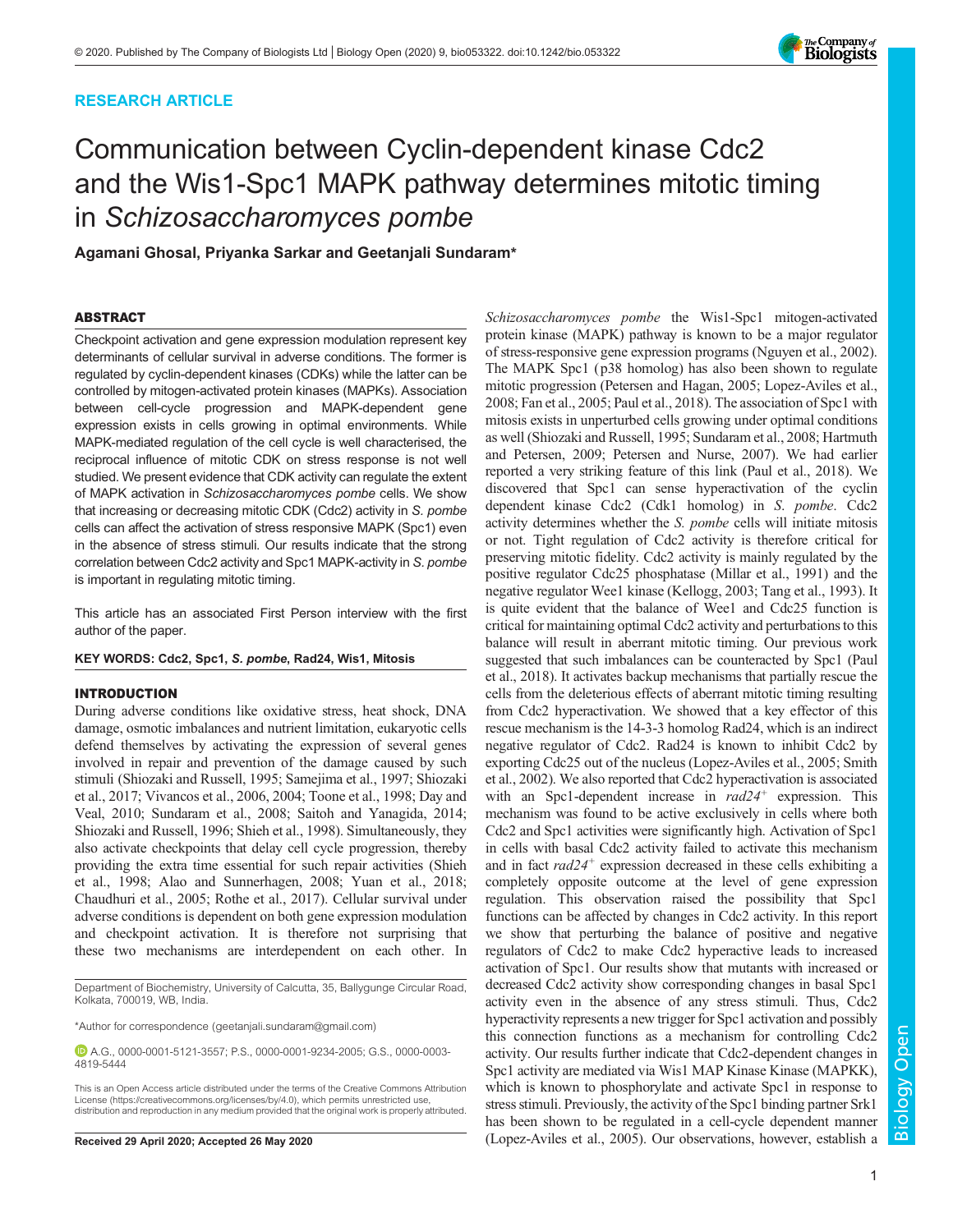

Fig. 1. Cdc2 hyperactivation results in increased Spc1 phosphorylation. (A) Levels of Spc1 phosphorylation in wt and Δ*wee1* cells treated with 20 mM H<sub>2</sub>O<sub>2</sub> for 15 min determined by immunoblotting and (B) quantified using ImageJ. \*, *P*<0.05. Cdc2 levels were used for normalisation. (C) qPCR-based analysis of *rad24*<sup>+</sup> expression in wt and Δwee1 cells treated with 20 mM H<sub>2</sub>O<sub>2</sub> for 15 min. 18S rRNA expression was used for normalisation. \*, *P*<0.05. (D) Rad24 and phosphorylated Spc1 levels in wt cells overexpressing either pGS008(φ) or pGS009 (Cdc25-GFP) after treatment with 20 mM H<sub>2</sub>O<sub>2</sub> for 20 min. Quantification of both Rad24 (E) and phospho-Spc1 (F) was performed using ImageJ and Cdc2 levels were used for normalisation. \*, *P*<0.05. All data are representative of three independent experiments. All bar graphs represent mean±s.e.m. A one-tailed *t*-test was performed for evaluation of statistical significance.

correlation between Cdc2 and Spc1 activity, thereby providing a mechanistic explanation for cell-cycle dependent changes in Spc1 functions. While characterising these mechanisms, we found that nucleotide depletion caused by treating cells with the ribonucleotide reductase inhibitor hydroxyurea (HU) can also trigger an increase in Spc1 activity in a Wis1-dependent manner. Our results add interesting dimensions to the known landscape for connections between stress response and cell-cycle progression in eukaryotic cells.

## RESULTS AND DISCUSSION

## Perturbations to the Wee1/Cdc25 balance resulting in Cdc2 hyperactivation can trigger Spc1 activation

Earlier we had reported that Spc1 overexpression or increased Spc1 activity resulting from oxidative stress could increase  $rad24<sup>+</sup>$ expression exclusively in Δwee1 cells that had a hyperactive Cdc2 (Paul et al., 2018). This increase in  $rad24^+$  expression was not seen in wild-type (wt) cells (normal Cdc2 activity) under similar conditions.



Fig. 2. Enhanced Spc1 activity protects cells from the deleterious effects of Cdc2 hyperactivation. (A) Fluorescence images of wt and Δ*wee1* cells grown in the presence or absence of a pharmacological inhibitor of Spc1 (SP600125) for 2 h and stained with DAPI. Cells were stained with DAPI and processed for fluorescence microscopic imaging. Arrows represent defective chromosome segregation. Scale bars: 10 µm. (B) Quantification of abnormal mitotic events in Δ*wee1* cells following inhibitor treatment quantified using ImageJ. (C) Flow cytometric analysis of cell death (Propidium Iodide uptake) in wt cells overexpressing pGS008(φ) or pGS009(Cdc25-GFP) in the presence or absence of 200 μM SP600125 (Spc1 inhibitor) for 24 h. \*\*, P<0.01. All data are representative of three independent experiments. All bar graphs represent mean±s.e.m. A one-tailed *t*-test was performed for evaluation of statistical significance.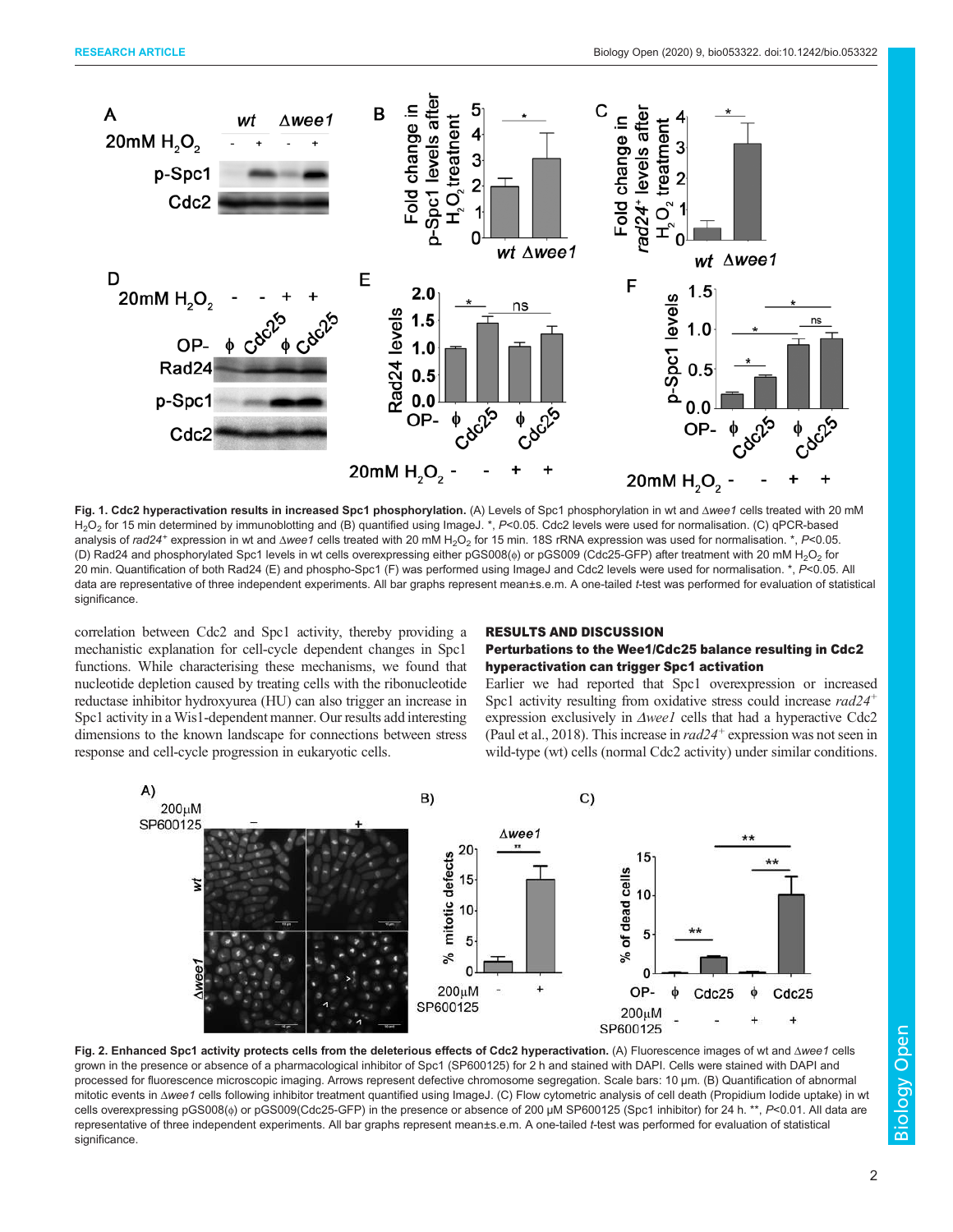To investigate the reason for this observed difference between wt and Δwee1 cells we looked for possible differences in the levels of Spc1 activity. We found that the levels of phosphorylated Spc1 (the active form of Spc1) were significantly higher in Δwee1 cells. This difference existed not only when the cells were treated with 20 mM hydrogen peroxide  $(H_2O_2)$ , but in untreated cells as well (Fig. 1A,B). This was very interesting (Spc1 levels under these conditions remained unchanged, see Fig. S1A). In accordance with our previous findings, we found that fold change in expression of  $rad24<sup>+</sup>$  mRNA after treatment with  $H_2O_2$  was also higher in  $\Delta$ weel cells (Fig. 1C). Cdc2 is known to be hyperactive in Δwee1 cells. We decided to check whether the observed increase in Spc1 activity is associated with high Cdc2 activity by overexpressing Cdc25 in wt cells. We found that overexpression of Cdc25 to make Cdc2 hyperactive in wt cells also led to an increase in levels of active Spc1 (Spc1 levels under these conditions remained unchanged, see Fig. S1A). Rad24 levels in wt cells overexpressing Cdc25 were also higher (Fig. 1D–F). Our observations therefore clearly indicate that perturbing Wee1/Cdc25 balance to cause Cdc2 hyperactivation can trigger Spc1 activation in S. *pombe* cells even in the absence of stress stimuli. Interestingly, after  $H<sub>2</sub>O<sub>2</sub>$  treatment there was no significant difference in phosphorylated Spc1 levels between wt cells transformed with the empty vector and



Fig. 3. Correlation between Cdc2 activity and levels of phosphorylated Spc1. (A) Levels of phosphorylated-Spc1 in wt, Δ*wee1*, *cdc2-1w* and *cdc2-3w* cells determined by immunoblotting and (B) quantified using ImageJ, \*, *P*<0.05; \*\*, *P*<0.01. Cdc2 levels were used for normalisation. (C) Levels of phosphorylated-Spc1 in wt and *cdc25-22*, *cdc2-33 ts* mutants at the permissive (25°C) and non-permissive (37°C) temperatures determined by immunoblotting and (D) quantified using ImageJ. Cdc2 levels were used for normalisation in the case of wt and *cdc25-22*, and total protein in the case of *cdc2-33*, \*, *P*<0.05. (E) Levels of phosphorylated-Spc1 in wt and *cdc2-33 ts* mutants before (0 h) and after release (2 h) into the permissive temperature after being arrested at the non-permissive temperature for 4 h, determined by immunoblotting and quantified using ImageJ. (F) Fold change in levels of phosphorylated Spc1 after release into permissive temperature for 2 h, \* indicates P<0.05. Total protein levels were used for normalisation. (G) Levels of phosphorylated-Spc1 in wt and *cdc2-33 ts* mutants growing at either 25°C or arrested for 4 h at 37°C and treated with 20 mM H<sub>2</sub>O<sub>2</sub> for the indicated time points determined by immunoblotting. Total protein was used as the loading control. All data are representative of three independent experiments. All bar graphs represent mean±s.e.m. A one-tailed *t*-test was performed for evaluation of statistical significance.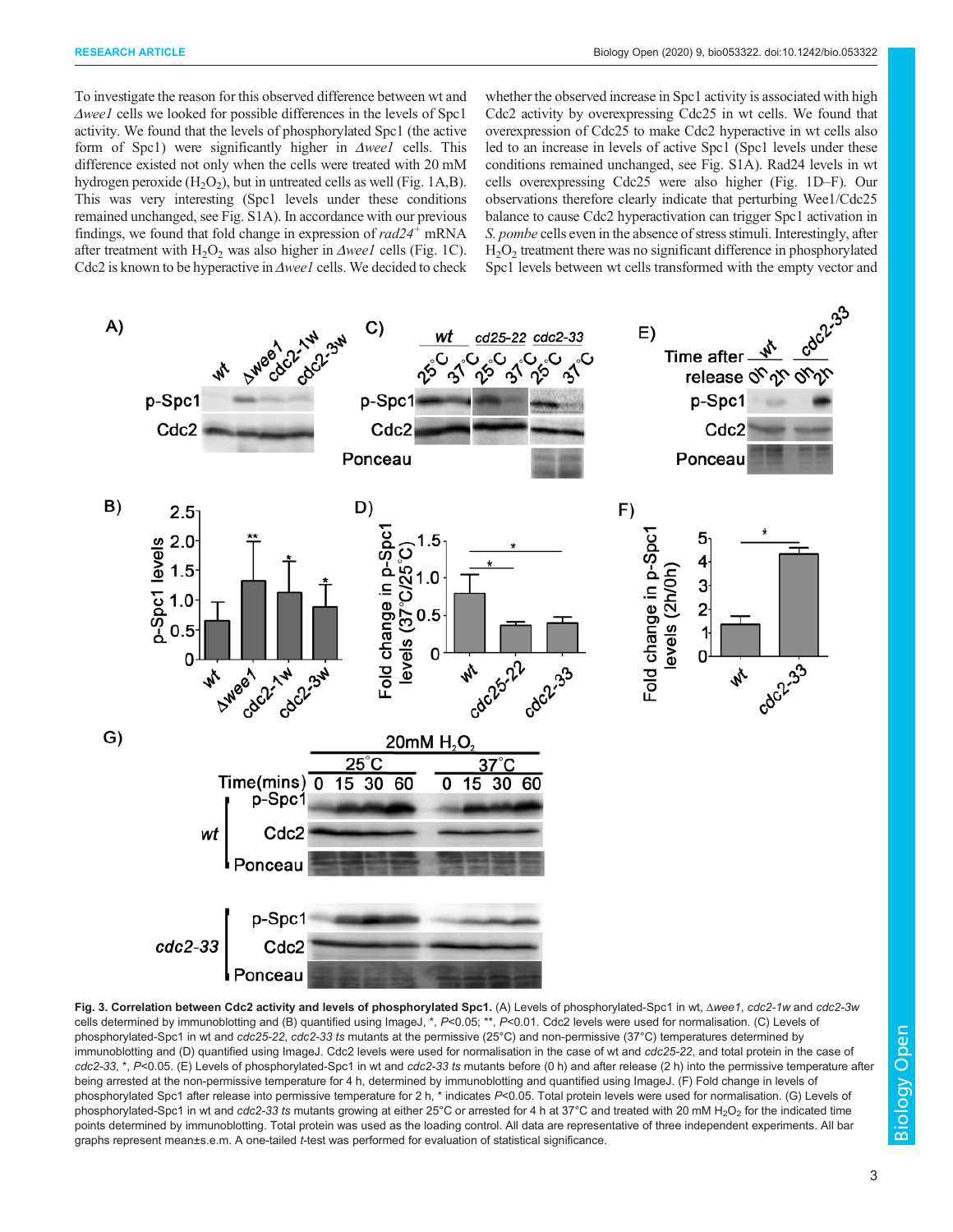wt cells overexpressing Cdc25 (Fig. 1D, lanes 3 and 4). Further,  $H_2O_2$ treatment did not cause any change of Rad24 levels in cells overexpressing Cdc25 (Fig. 1D, lanes 2 and 4).

## Increased Spc1 activity in cells with perturbed Wee1/Cdc25 balance has a protective role

We have reported earlier that increase in Spc1 activity partially rescues the Δwee1 cells from premature mitotic entry (Paul et al., 2018). To further evaluate the significance of this mechanism, we treated Δweel cells with a Spc1 inhibitor for 2 h (Hartmuth and Petersen, 2009). We found that inhibition of Spc1 leads to enhanced accumulation of mitotic defects in these mutants, clearly demonstrating the protective effects of increased Spc1 activity in Δwee1 cells (Fig. 2A,B). Although the overexpression of Cdc25 was observed to increase Spc1 activity and Rad24 levels, these cells still entered mitosis prematurely. We therefore wanted to investigate whether increased Spc1 activation in these cells was having any protective effect at all. So we checked the viability of the cells overexpressing Cdc25 for 24 h, both in the presence and absence of the Spc1 inhibitor by measuring uptake of Propidium Iodide. We

found that inhibition of Spc1 did not affect the viability of wt cells but caused a significant increase in cell death in cells overexpressing Cdc25 (Fig. 2C). This indicates that these cells require Spc1 to survive. Thus, although increased Spc1 activity could not rescue Cdc25 overexpressing cells from premature mitotic entry, it did provide some survival advantage, which, we found, is lost upon Spc1 inhibition.

## Cdc2 activity in unstressed S. pombe cells determines the basal activity levels of Spc1

To confirm that high Cdc2 activity is a trigger for the observed increase in Spc1 activity, we checked the levels of phosphorylated Spc1 in various Cdc2 gain-of-function mutants (i.e. where Cdc2 is hyperactive), namely  $cdc^2$ -1w (where the  $cdc^2$  allele is insensitive to Wee1) and  $cdc2-3w$  (where the  $cdc2$  allele cannot be regulated by Cdc25) (Basi and Enoch, 1996; Caspari and Hilditch, 2015). We found phosphorylated Spc1 levels in all of these mutants to be higher than that of wt cells (Fig. 3A,B), (Spc1 levels under these conditions remained unchanged, see Fig. S1B). We repeated these experiments in cdc25-22 and cdc2-33 ts mutants. These mutants harbour



determined by immunoblotting and quantified using ImageJ. (B) Fold change in Rad24 levels in *cdc2-1w* and *cdc2-3w* mutants with respect to that in wt cells, \*, *P*<0.05. Cdc2 levels were used for normalisation. (C) Quantification of Rad24 levels in *cdc2-33 ts* mutants (at 25°C and 37°C), \*, *P*<0.05. Total protein was used for normalisation. (D) Quantification of the length at septation of *cdc2-1w* mutant before and after treatment with Spc1 inhibitor (SP600125) for 2 h, using ImageJ software. \*\*\*, P<0.001 ( $n$ >200). All data are representative of three independent experiments. All bar graphs represent mean±s.e.m. A one-tailed *t*-test was performed for evaluation of statistical significance.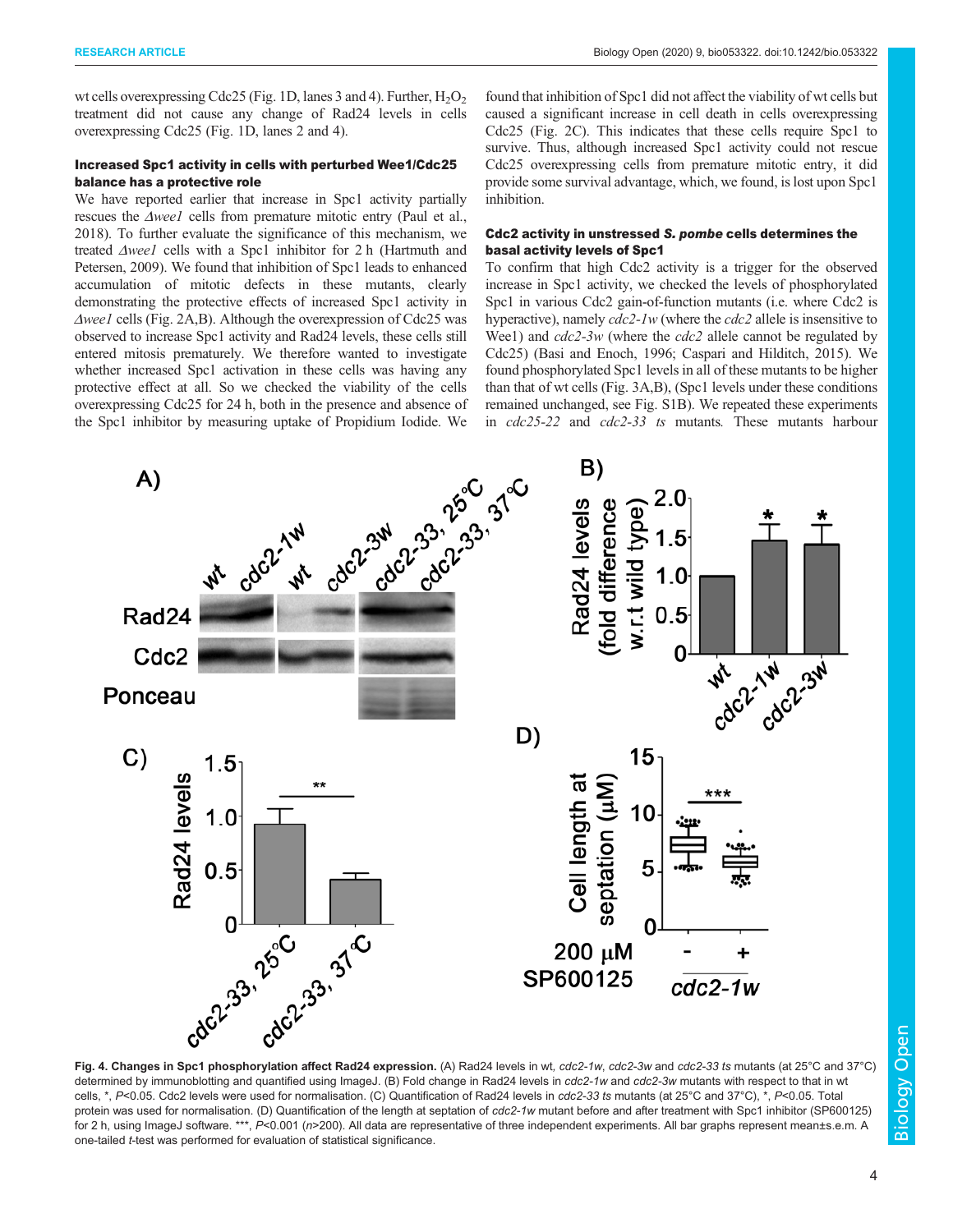temperature-sensitive alleles of  $cdc25$ <sup>+</sup> and  $cdc2$ <sup>+</sup>, respectively. Consequently, at the non-permissive temperature, Cdc2 activity is low in both of these mutants. We found that shifting these mutants to the non-permissive temperature resulted in a decrease in levels of phosphorylated Spc1 (Fig. 3C,D), (Spc1 levels under these conditions remained unchanged, see Fig. S1B). It should be noted here that wt cells also exhibit a slight decrease in p-Spc1 levels, but the decrease is much more pronounced in both cdc25-22 and cdc2-33 ts mutants. Thus, there seems to be a definite association between decreased Cdc2 activity and decreased Spc1 activity. We also found that this decrease in Spc1 activity was reversible, i.e. shifting the cdc2- 33 ts mutants back to the permissive temperature resulted in increased levels of phosphorylated or active Spc1 (Fig. 3E,F), (Spc1 levels under these conditions remained unchanged, see Fig. S1F). Taken together, our results show that an increase or decrease in Cdc2 activity can cause a consequent increase or decrease of active Spc1 levels in the cells, thus clearly establishing an association between Cdc2 and Spc1 phosphorylation. To our knowledge, this is the first demonstration of such a connection. This kind of a cause-and-effect association between CDK and MAPK activity has not previously been reported.

Another remarkable observation is that complete inactivation of Cdc2 at a non-permissive temperature was shown to hinder Spc1 activation even after  $H_2O_2$  treatment, unlike that in wt S. pombe cells

(Fig. 3G). In fact chasing Spc1 activity for a period of 60 min following  $H_2O_2$  treatment at the non-permissive temperature clearly indicated a suppression of Spc1 activation in cdc2-33 ts mutants. This further indicates a strong connection between Cdc2 activity and Spc1 function, even during stress response (Spc1 levels under these conditions remained unchanged, see Fig. S1G).

## Cdc2-dependent activation of Spc1 regulates the Rad24 concentrations of S. pombe cells

As shown in Fig. 3, variations in Cdc2 activity in different cdc2 mutants lead to corresponding variations in the levels of active phosphorylated Spc1. We then investigated whether such differences affect the levels of Rad24 in these cells. We found that the Rad24 levels in these mutant cells also changed in direct correlation with the Spc1 activity. In cdc2-33 mutants at the non-permissive temperature, the Rad24 levels were found to be low (Fig. 4A,C). In cells with hyperactive Cdc2, such as cdc2-1w and cdc2-3w, Rad24 levels were found to be high (Fig.  $4A,B$ ). We then treated the  $cdc2-1w$  mutants with a known pharmacological inhibitor of Spc1 for 2 h to validate the functional connection between Cdc2–Spc1 and Rad24 (Fig. 4D). In the *cdc2-1w* mutant, the *cdc2* allele is insensitive to Wee1 and therefore hyperactive. However, changing Cdc25 levels in this background can still affect Cdc2 function. Therefore, we would also



Fig. 5. Wis1 is essential for the connection between Cdc2 hyperactivation and Spc1 phosphorylation. (A) Levels of Spc1 phosphorylation in wt and Δ*wis1* cells treated with 20 mM H2O<sup>2</sup> for 15 min determined by immunoblotting. Cdc2 levels were used as loading control. (B) Levels of Spc1 phosphorylation in Δwis1 cells overexpressing pGS008(φ) or pGS009(Cdc25-GFP) after treatment with 20 mM H<sub>2</sub>O<sub>2</sub> for 20 min, determined by immunoblotting. Lysates from wt cells overexpressing Cdc25 were loaded in parallel as a positive control of p-Spc1 signal. (C) Brightfield images of wt and Δ*wis1* cells overexpressing pGS008(φ) or pGS009(Cdc25-GFP). Scale bars: 10 µm. (D) Quantification of length at septation (*n*>200) of cells shown in C done using ImageJ software. \*\*\*, *P*<0.001. All data are representative of three independent experiments. A one-tailed t-test was performed for evaluation of statistical significance.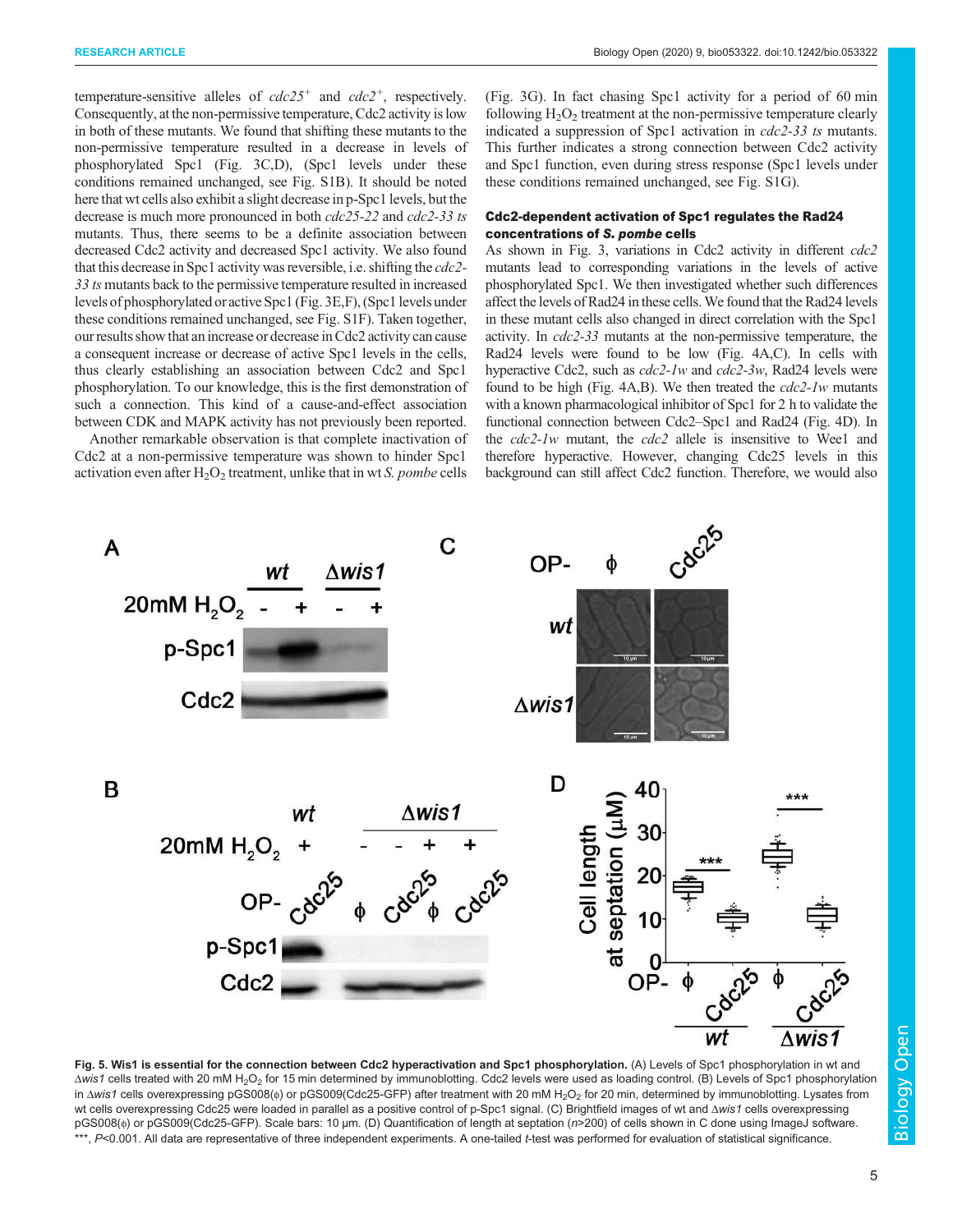expect Rad24-dependent Cdc2 regulation to be functional in this mutant, i.e. the Spc1-dependent mitotic regulation mechanism would be functional. We inhibited Spc1 in this mutant and found that mitosis was accelerated, thereby clearly indicating that Spc1 activity is essential for combating replication stress in these mutants.

## Wis1 transduces the perturbations in Cdc2 activity to Spc1

Activation of Spc1 by phosphorylation in S. pombe is brought about by the MAPK kinase Wis1. We therefore investigated whether Wis1 is a mediator for the connection between Cdc2 and Spc1 activities. Oxidative stress in Δwis1 mutants does not cause an increase in phosphorylated Spc1 levels (Fig. 5A). Similarly, overexpression of Cdc25 in the absence of Wis1 is unable to mediate Spc1 activation (Fig. 5B), (Spc1 levels under these conditions remained unchanged, see Fig. S1C,D). Cdc2 hyperactivation via Cdc25 overexpression does occur in these cells, but they enter mitosis prematurely, dividing at shorter lengths (Fig. 5C,D). Notably, the extent of this shortening is greater in  $\Delta w$ is1 than wt cells, clearly indicating that the inability to activate Spc1 in response to Cdc2 hyperactivation hinders the cell's ability to restrict the premature mitotic entry. Hence, we conclude that the Spc1 activation in response to misregulation in CDK function is Wis1 dependent. Wis1 has already been reported to be a substrate for the kinase Cdc2 (Swaffer et al., 2016). Possibly Wis1 activation via Cdc2 is essential for the observed Cdc2-dependent changes in Spc1

activity. However, further experiments with Wis1 mutants that cannot be phosphorylated by Cdc2 are required to confirm that possibility.

# Replication stress caused by Cdc2 hyperactivation might be a reason for increased Spc1 activity

Aberrant Cdc2 activity is known to cause DNA damage in S. pombe cells (Caspari et al., 2002; Hills and Diffley, 2014; Deng et al., 2019) and this DNA damage may be the reason for the observed changes in Spc1 activity in mutants with aberrantly high Cdc2 activity. It has been reported that the presence of a hyperactive Cdc2 in Δwee1 cells causes dNTP depletion and replication stress (Pai et al., 2019). In combination with our results, this pointed to the possibility that the observed Spc1 activation in our experiments might be a response to replication stress. To confirm that possibility, we treated wt S. pombe cells with HU (a ribonucleotide reductase inhibitor, known to cause dNTP depletion in S. pombe). We found that HU treatment for 15 min does cause an increase in phosphorylated Spc1 levels in wt cells, thus implicating replication stress resulting from nucleotide depletion as another trigger for Spc1 activity (Fig. 6A,B). This activation of Spc1 upon HU treatment also occurs via Wis1 MAPKK, as we found no increase in Spc1 phosphorylation in Δwis1 mutants (Spc1 levels under these conditions remained unchanged, see Fig. S1E). We checked Rad24 levels under these conditions. In wt cells HU treatment increased Rad24 levels while in Δwis1 cells no such change was seen (Fig. 6C).



Fig. 6. Spc1 activity is essential for checkpoint activation during nucleotide depletion. (A) Phospho-Spc1 and Rad24 protein levels in wt and Δ*wis1* after treatment with 20 mM HU for 15 min determined by immunoblotting and (B,C) quantified using ImageJ; \*, *P<0.05*. Cdc2 levels were used for normalisation. (D) Flow cytometric analysis of DNA content of wt cells treated with 20 mM HU for the indicated time periods in presence or absence of 200 µM of SP600125 (for Spc1 inhibition). All data are representative of three independent experiments. All bar graphs represent mean±s.e.m. A one-tailed *t*test was performed for evaluation of statistical significance.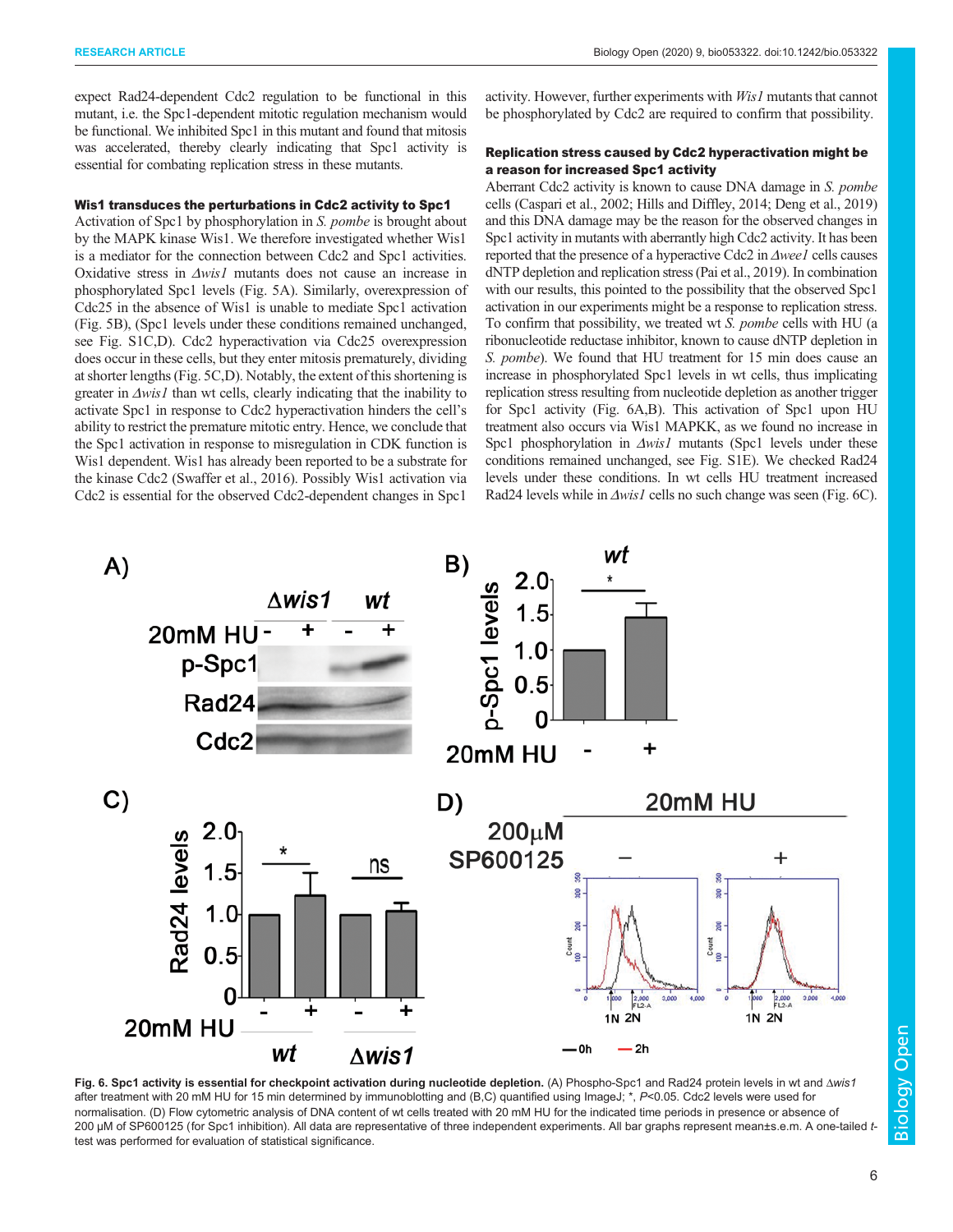

HU treatment is known to cause G1/S checkpoint activation in S. pombe (Boddy et al., 1998; Walworth et al., 1993; Tormos-Pérez et al., 2016), so we treated the cells with HU for 2 h, which leads to accumulation of cells at the G1-S boundary. We found that pretreating the cells with the Spc1 inhibitor abrogates the activation of this checkpoint (Fig. 6D), which clearly establishes that Spc1 activity is important for G1/S checkpoint activation after nucleotide depletion.

Taken together, our results provide evidence for the existence of a pathway through which changes in Spc1 activity in response to changes in Cdc2 activity can control mitotic timing and contribute towards preserving the mitotic fidelity of S. pombe cells. (Fig. 7). We show that changes in Cdc2 activity can be communicated to the MAPK Spc1 via the MAPKK Wis1. Hyperactivation of Cdc2 results in enhanced Spc1 activation, while inhibition of Cdc2 results in decreased Spc1 phosphorylation. The increase in Spc1 phosphorylation is much less than that seen during stress conditions, but it is significant enough to cause a change in Rad24 levels and can to some extent protect the cells from mitotic aberrations resulting from Cdc2 hyperactivity. The fact that a decrease in Cdc2 activity can cause decreased phosphorylation of Spc1, both in the presence and absence of stress stimuli, and that the decrease is reversible in nature indicates that robust communication between these two kinases exists, which may either be direct or indirect. We also show that replicative stress

| arising from HU-inflicted nucleotide depletion can also activate the       |  |  |  |
|----------------------------------------------------------------------------|--|--|--|
| Wis1-Spc1 MAPK pathway. Spc1 has been shown to be important for            |  |  |  |
| $hsp16^+$ expression in cells treated with HU (Taricani et al., 2001), but |  |  |  |
| increase in Spc1 activity in such conditions as well as the requirement    |  |  |  |
| of Spc1 for G1/S checkpoint activation has not yet been demonstrated.      |  |  |  |
| These new findings add to the importance of Spc1 in the stress             |  |  |  |
| response mechanisms in S. pombe.                                           |  |  |  |

# MATERIALS AND METHODS Strains, media and growth conditions

The S. pombe strains used in this study are listed in Table 1. Cells were grown as described by Moreno et al. 1991. All cells were grown at 30°C and 25°C (for temperature-sensitive mutants) in yeast extract with supplements (YES) medium unless indicated otherwise. For overexpression experiments, cells were grown overnight in Edinburgh minimal medium (EMM) without leucine, supplemented with 20 μM thiamine, harvested, washed, resuspended in EMM without leucine and incubated for another 24 h (2 h in fresh media after normalizing O.D to 0.8) at 30°C. SP600125 (Sigma-Aldrich) at a concentration of 200 μM was used for inhibition of Spc1 (Hartmuth and Petersen, 2009).

## **Microscopy**

S. pombe cells were grown as indicated in the standard manufacturers protocol, and examined using an OlympusBX51 Fluorescence Microscope

| Strain or plasmid no. | Genotype                          | Source                                                                                                                                                                       |
|-----------------------|-----------------------------------|------------------------------------------------------------------------------------------------------------------------------------------------------------------------------|
| GSY001/PR109          | $h - leu1-32 ura4-D18$            | Paul Russell, Department of Molecular Medicine, The Scripps Research<br>Institute, CA, USA                                                                                   |
| GSY014/(FY7283)       | $h$ - wee1::ura4+leu1-32 ura4-D18 | Yeast Genetic Resource Centre (YGRC), Osaka City University, Japan                                                                                                           |
| GSY41/(FY8259)        | $h$ – leu1 cdc2-3w                | <b>YGRC</b>                                                                                                                                                                  |
| GSY46/(FY88258)       | $h$ - leu1cdc2-1w                 | <b>YGRC</b>                                                                                                                                                                  |
| GSY044/(FY10600)      | $h$ – leu1cdc2.33                 | <b>YGRC</b>                                                                                                                                                                  |
| GSY048/ (FY7708)      | $h - cdc25-22$ leu1-32            | <b>YGRC</b>                                                                                                                                                                  |
| GSY168                | JM544 h-leu1-32ura4-D18wis1 ura4  | Paul Russell                                                                                                                                                                 |
| pGS008                | pREP41X-GFP                       | Helen Piwnica-Worms, Department of Experimental Radiation Oncology,<br>Division of Radiation Oncology, The University of Texas MD Anderson<br>Cancer Center, Houston, TX USA |
| pGS009                | pREP41X-cdc25-GFP                 | Helen Piwnica-Worms                                                                                                                                                          |

## Table 1. List of strains/plasmids used in the study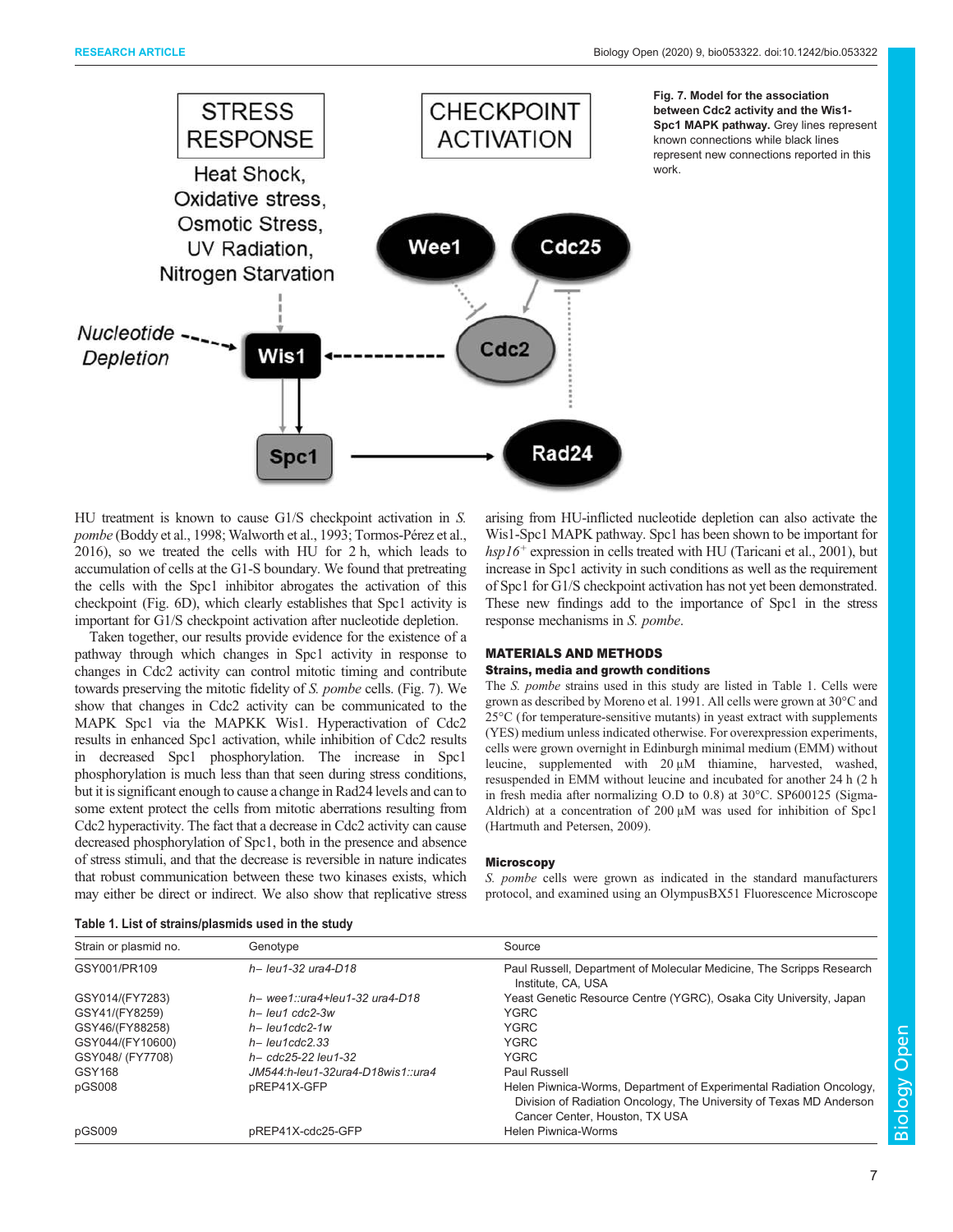at 100x magnification. Brightfield images of live cells were taken. Cell length analysis was done by measuring the length of septated cells using ImageJ software (Schneider, Rasband, and Eliceiri, 2012). For studying mitotic defects following Spc1 inhibition, cells were stained with DAPI (2 µg/ml final concentration) and examined using an OlympusBX51 Fluorescence Microscope at 100x magnification. All images were taken and processed with the use of identical parameters.

#### Statistical analysis

Statistical analysis of all quantitative data was performed using the GraphPad Prism software (www.graphpad.com/guides/prism/7/user-guide/index.htm? citing\_graphpad\_prism.htm). All bar graphs represent mean±s.e.m. A onetailed t-test was performed for evaluation of statistical significance of all quantitative data and the  $P$ -values were used to estimate significance of the results: \*\*\*, P-value <0.001; \*\*, P-value <0.01; \*, P-value <0.05.

#### S. pombe transformations

A 1mL aliquot of an overnight S. pombe culture in YES was harvested and then resuspended in 0.5 ml of 10 mM Tris pH 8, 1 mM EDTA, 0.1 M lithium acetate, 40% PEG (PEGLET). A 5 μl aliquot of denatured salmon sperm DNA (10 mg/ml) was added to it. 1 µg of the purified plasmid DNA was then added to this mixture and allowed to stand overnight at room temperature after which the cells were harvested, resuspended in 150 µl YES and spread on appropriate selection plates.

## Protein extraction and immunoblotting

Whole cell extracts were prepared as described before (Paul et al., 2018). Briefly, cells were harvested and resuspended in 20% Trichloroacetic acid (TCA) and vortexed at maximum speed for five 1 min pulses after adding glass beads. The solution was then transferred to a fresh microcentrifuge tube (to remove the glass beads) and then centrifuged at 13,000 rpm for 15 min. The pellets were then washed with 70% ethanol. All steps were performed at 4°C and samples were kept on ice. The pellets were finally resuspended in Laemmli buffer and boiled for 5 min before being loaded onto 10% SDS–polyacrylamide gels. After transferring onto PVDF membranes, immunoblotting was performed using anti-Cdc2 (Sc-53217) antibody, anti-14–3–3ε (Sc-23957), anti-Phospho p38 (Cell Signalling Technology # 9211S, for Phospho-Spc1) or anti-Spc1 (lab stock) antibodies at 1:1000 dilutions for all and at 1:2500 dilution for the latter. Immunoblots were developed using Advansta WesternBright™ ECL reagent (K-12045-D50).

#### Protein level quantification

Quantification of the signals from immunoblot was performed using ImageJ. p-Spc1, Cdc2 and Rad24 immunoblotting was performed on the same blot and hence Cdc2 signals were used for normalisation, except in case of samples from *cdc2-33 ts* mutants. For these mutants, normalisation of Rad24 or p-Spc1 levels was performed using the signal intensity from a non-specific band from the image of the Ponceau stained blot. To determine Spc1 levels, the samples were rerun and Cdc2 immunoblotting was performed on both blots to ensure equal loading of samples.

#### RNA isolation and qPCR

Total cellular yeast RNA was isolated from the samples as described in an earlier paper (Paul et al., 2018). About 2 μg of the isolated RNA, after DNaseI treatment, was converted to cDNA using reverse transcriptase [Moloney murine leukemia virus (M-MuLV) reverse transcriptase; Thermo Fisher Scientific]. qPCR was performed in an Applied Biosytems Real Time Fast 7500 instrument using SYBR Green reagent (Applied Biosystems). Melt curve analysis was done to confirm the absence of primer dimers and nonspecific amplification products. Primers used for real-time PCR are Rad24: forward: 5′AGTTTGCCGTTGGTGAGAA3′, reverse: 5′AAGCGGATAG-GATGAGTAGGT3′; 18S rRNA: forward: 5′TGTACTGTGAAACTGCG-AATGGCTC3′, reverse: 5′GCAAGGCCATGCGATTCGAA3′.

## Dead cell quantification by flow cytometry

To quantify the extent of cell death, cells grown under indicated conditions were stained with Propidium Iodide (2 µg/ml) and proportion of dead cells

was ascertained by quantifying the number of cells showing Propidium Iodide uptake by flow cytometry using the BD Accuri™ C6 Plus flow cytometer.

## DNA content analysis

For DNA content analysis, cells growing in the indicated conditions were fixed in 70% ethanol. The fixed cells were then washed and rehydrated in 50 mM sodium citrate buffer. The cells were resuspended in 500 μl of 50 mM sodium citrate buffer containing 0.1 mg/ml of RNase A and incubated at 37°C for 4 h. Propidium Iodide (2 μg/ml) was used for DNA staining. DNA content was then measured flow cytometrically using the BD Accuri<sup>™</sup> C6 Plus flow cytometer.

#### Acknowledgements

The authors thank the DBT-IPLS-CU, UGC-CAS, DST-FIST programme of the Department of Biochemistry, University of Calcutta for infrastructural support and Sayan Chakraborty and the Central Instrumentation Facility, Department of Zoology, University of Calcutta for assistance with Flow Cytometry.

#### Competing interests

The authors declare no competing or financial interests.

#### Author contributions

Conceptualization: G.S.; Methodology: A.G., G.S.; Validation: A.G., G.S.; Formal analysis: A.G., G.S.; Investigation: A.G., P.S.; Resources: G.S.; Writing - original draft: A.G., G.S.; Writing - review & editing: A.G., P.S., G.S.; Supervision: G.S.; Project administration: G.S.; Funding acquisition: G.S.

#### Funding

A.G. was sponsored by a fellowship from DST-INSPIRE; P.S. held a Junior Research Fellowship from CSIR- UPE-II programme, and the University of Calcutta, University Grants Commission UPE-II programme 501100010426.

#### Supplementary information

Supplementary information available online at

https://bio.biologists.org/lookup/doi/10.1242/bio.053322.supplemental

#### References

- Alao, J. P. and Sunnerhagen, P. (2008). Rad3 and Sty1 function in *Schizosaccharomyces pombe*: an integrated response to DNA damage and environmental stress? *Mol. Microbiol.* 68, 246-254. doi:10.1111/j.1365-2958.2008. 06147.x
- Basi, G. and Enoch, T. (1996). Identification of residues in fission yeast and human p34<sup>cdc2</sup> required for S-M checkpoint control. Genetics 144, 1413-1424.
- Boddy, M. N., Furnari, B., Mondesert, O. and Russell, P. (1998). Replication checkpoint enforced by kinases Cds1 and Chk1. *Science* 280, 909-912. doi:10. 1126/science.280.5365.909
- Caspari, T. and Hilditch, V. (2015). Two distinct Cdc2 pools regulate cell CycleProgression and the DNA damage responsein the fission yeast *S.pombe*. *PLoS ONE* 10, e0130748. doi:10.1371/journal.pone.0130748
- Caspari, T., Murray, J. M. and Carr, A. M. (2002). Cdc2-cyclin B kinase activity links Crb2 and Rqh1-topoisomerase III. *Genes Dev.* 16, 1195. doi:10.1101/gad.221402
- Chaudhuri, S. P., Sundaram, G., Bhattacharya, A., Ray, P., Ray, A., Chatterjee, I. B. and Chattopadhyay, D. (2005). Activation of S phase checkpoint by cigarette smoke extract in *Schizosaccharomyces pombe*. *Yeast* 22, 1223-1238. doi:10.1002/yea.1309
- Day, A. M. and Veal, E. A. (2010). Hydrogen peroxide-sensitive cysteines in the Sty1 MAPK regulate the transcriptional response to oxidative stress. *J. Biol. Chem.* 285, 7505-7516. doi:10.1074/jbc.M109.040840
- Deng, L., Wu, A. R., Sonneville, R., Kochenova, O. V., Labib, K., Pellman, D. and Walter, J. C. (2019). Mitotic CDK promotes replisome disassembly, fork breakage, and complex DNA rearrangements. *Mol. Cell* 73, 915-929. doi:10.1016/j.molcel. 2018.12.021
- Fan, L., Yang, X., Du, J., Marshall, M., Blanchard, K. and Xiang, Y. (2005). A novel role of p38α MAPK in mitotic progression independent of its kinase activity. *Cell Cycle* 4, 1616-1624. doi:10.4161/cc.4.11.2125
- Hartmuth, S. and Petersen, J. (2009). Fission yeast Tor1 functions as part of TORC1 to control mitotic entry through the stress MAPK pathway following nutrient stress. *J. Cell Sci.* 122, 1737-1746. doi:10.1242/jcs.049387
- Hills, S. A. and Diffley, J. F. X. (2014). DNA replication and oncogene-induced replicative stress. *Curr. Biol.* 24, R435-R444. doi:10.1016/j.cub.2014.04.012
- Kellogg, D. R. (2003). Wee1-dependent mechanisms required for coordination of cell growth and cell division. *J. Cell Sci.* 116, 4883-4890. doi:10.1242/jcs.00908
- Lopez-Aviles, S., Grande, M., Gonzalez, M., Helgesen, A. L., Alemany, V., Sanchez-Piris, M. and Aligue, R. (2005). Inactivation of the Cdc25 phosphatase